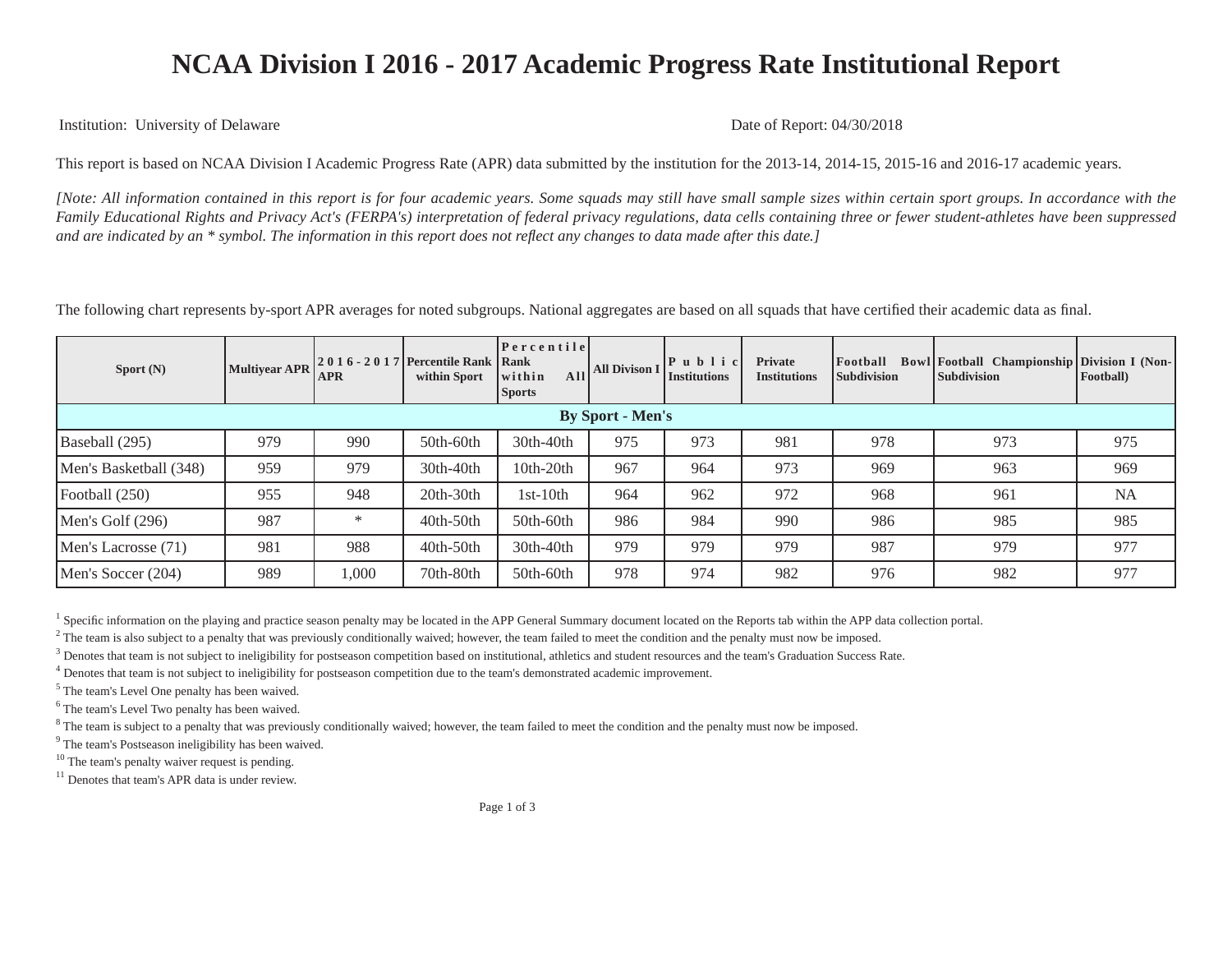## **NCAA Division I 2016 - 2017 Academic Progress Rate Institutional Report**

## Institution: University of Delaware Date of Report: 04/30/2018

| Sport (N)                            | <b>Multivear APR</b> | <b>APR</b> | 2016 - 2017 Percentile Rank<br>within Sport | Percentile<br>Rank<br>All<br>within<br><b>Sports</b> | <b>All Divison I</b> | $\mathbf{P}$ u b l i c<br><b>Institutions</b> | <b>Private</b><br><b>Institutions</b> | Football<br><b>Subdivision</b> | Bowl Football Championship Division I (Non-<br><b>Subdivision</b> | Football) |
|--------------------------------------|----------------------|------------|---------------------------------------------|------------------------------------------------------|----------------------|-----------------------------------------------|---------------------------------------|--------------------------------|-------------------------------------------------------------------|-----------|
| Men's Swimming and<br>Diving $(130)$ | 970                  | 1,000      | $10th-20th$                                 | 20th-30th                                            | 981                  | 980                                           | 982                                   | 983                            | 986                                                               | 975       |
| Men's Tennis (253)                   | 976                  | ∗          | 30th-40th                                   | $20th-30th$                                          | 982                  | 980                                           | 985                                   | 983                            | 980                                                               | 982       |
| <b>By Sport - Women's</b>            |                      |            |                                             |                                                      |                      |                                               |                                       |                                |                                                                   |           |
| Women's<br>Basketball<br>(346)       | 976                  | 1,000      | $20th-30th$                                 | $20th-30th$                                          | 982                  | 980                                           | 987                                   | 984                            | 980                                                               | 983       |
| Women's Cross Country<br>(345)       | 1,000                | 1,000      | 90th-100th                                  | 80th-90th                                            | 989                  | 988                                           | 992                                   | 992                            | 985                                                               | 990       |
| Women's Rowing (87)                  | 995                  | 991        | 70th-80th                                   | $70th-80th$                                          | 989                  | 987                                           | 991                                   | 988                            | 992                                                               | 987       |
| Field Hockey (79)                    | 994                  | 1,000      | $50th-60th$                                 | 70th-80th                                            | 990                  | 988                                           | 992                                   | 989                            | 992                                                               | 987       |
| Women's Golf (265)                   | 974                  | 1,000      | 10th-20th                                   | $20th-30th$                                          | 990                  | 990                                           | 992                                   | 993                            | 988                                                               | 989       |
| Women's Lacrosse (111)               | 993                  | 1,000      | 40th-50th                                   | $60th-70th$                                          | 991                  | 991                                           | 992                                   | 995                            | 991                                                               | 989       |
| Softball (291)                       | 985                  | 1,000      | $40th-50th$                                 | $40th-50th$                                          | 985                  | 983                                           | 991                                   | 987                            | 984                                                               | 986       |
| Women's Soccer (332)                 | 988                  | 988        | 40th-50th                                   | 50th-60th                                            | 988                  | 986                                           | 992                                   | 989                            | 985                                                               | 988       |

<sup>1</sup> Specific information on the playing and practice season penalty may be located in the APP General Summary document located on the Reports tab within the APP data collection portal.

 $^2$  The team is also subject to a penalty that was previously conditionally waived; however, the team failed to meet the condition and the penalty must now be imposed.

<sup>3</sup> Denotes that team is not subject to ineligibility for postseason competition based on institutional, athletics and student resources and the team's Graduation Success Rate.

<sup>4</sup> Denotes that team is not subject to ineligibility for postseason competition due to the team's demonstrated academic improvement.

<sup>5</sup> The team's Level One penalty has been waived.

<sup>6</sup> The team's Level Two penalty has been waived.

<sup>8</sup> The team is subject to a penalty that was previously conditionally waived; however, the team failed to meet the condition and the penalty must now be imposed.

<sup>9</sup> The team's Postseason ineligibility has been waived.

<sup>10</sup> The team's penalty waiver request is pending.

<sup>11</sup> Denotes that team's APR data is under review.